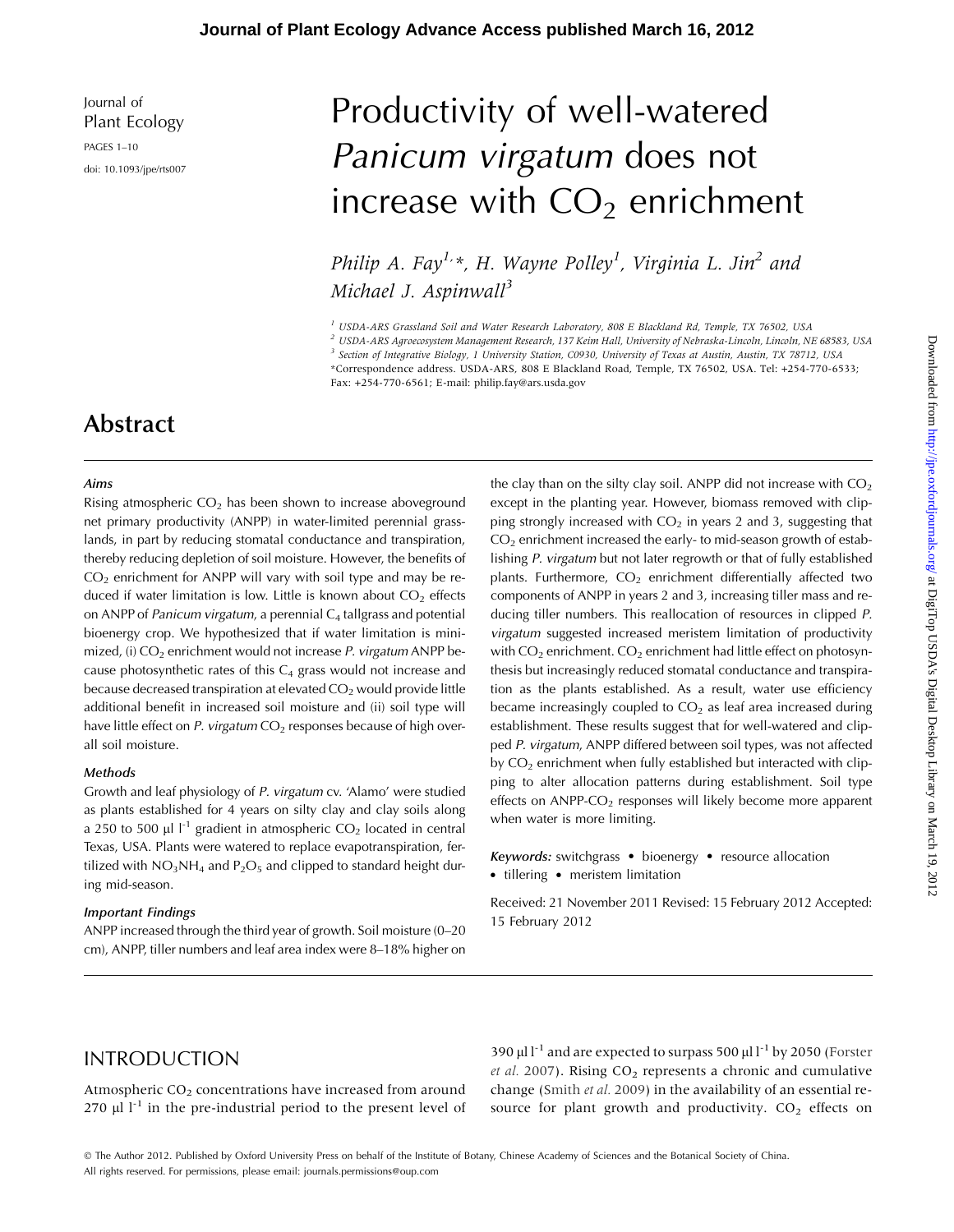ecosystem primary productivity will depend on the direct effects of  $CO<sub>2</sub>$  on plant carbon gain, on the indirect effects of CO2 on other ecosystem controls such as soil moisture and nitrogen availability and on the extent to which the indirect CO<sub>2</sub> effects either reinforce or offset the direct effects (Polley et al. [2011b\)](#page-9-0).

Several mechanisms have been advanced to explain how CO2 enrichment may increase plant growth and productivity. CO2 enrichment directly affects photosynthetic processes in several ways, including increased carboxylation efficiency  $(C_3$  species) and reduced stomatal conductance and transpiration ( $C_3$  or  $C_4$  species), which can increase photosynthetic water use efficiency ([Ainsworth and Long 2005](#page-8-0); [Anderson](#page-8-0) et al. [2001](#page-8-0); [Drake](#page-8-0) et al. 1997). Indirect effects of reduced transpiration at elevated  $CO<sub>2</sub>$  can include increase soil moisture avail-ability ([Lecain](#page-8-0) et al. 2003; [Morgan](#page-8-0) et al. 2001) and soil nitrogen mineralization [\(Austin](#page-8-0) et al. 2004, [Dijkstra](#page-8-0) et al. 2008). Furthermore, in multispecies systems, species abundances may begin to change once  $CO<sub>2</sub>$  enrichment exceeds the capacity of some species to respond, and when other, potentially more productive species are favored by new combinations of  $CO<sub>2</sub>$ and resource availability [\(Smith](#page-9-0) et al. 2009).

However, several factors could limit productivity increases from CO<sub>2</sub> enrichment. Lack of water limitation, such as in high rainfall years or on soils with high water holding capacity, could limit soil moisture gains accruing from reduced transpiration. In addition, other resources, such as mineral nitrogen (N) availability (Gill et al. [2002;](#page-8-0) [Norby](#page-8-0) et al. 2010 but see [Dijkstra](#page-8-0) et al. 2008) may limit productivity gains from  $CO<sub>2</sub>$  enrichment (Luo et al. [2004\)](#page-8-0). Dilution of the N concentration in plant tissues ([Ainsworth and Long 2005\)](#page-8-0) may result in lower quality litter inputs. Finally, in monoculture production systems, species reordering is not available as a mechanism by which  $CO<sub>2</sub>$  enrichment can increase productivity.

While these mechanisms are largely supported by studies in natural mixed-species ecosystems ([Knapp](#page-8-0) et al. 1996, [Owensby](#page-8-0) et al. [1996\)](#page-8-0) and in annual agricultural crops [\(Kimball](#page-8-0) et al. 1999; [Leakey 2009\)](#page-8-0), an important gap remains regarding the  $CO<sub>2</sub>$  response of perennial grasses in monoculture. [Dijkstra et al. \(2010\)](#page-8-0) found that the effects of  $CO<sub>2</sub>$  enrichment on the productivity of monocultures of perennial C<sub>4</sub> grasses were not predictable from species responses in mixtures, but there have been few other studies [\(Oliver](#page-8-0) et al. 2009). The importance of studying perennial monocultures is heightened by the increased interest in their potential for bioenergy production [\(Perlack](#page-8-0) et al. 2005).

We studied the growth and productivity of monocultures of a mesic  $C_4$  tallgrass, Panicum virgatum L. (cv. Alamo), growing at  $CO_2$  ranging from 250 µl l<sup>-1</sup> to 500 µl l<sup>-1</sup>. The study was conducted over 4 years (2007–2010) as P. virgatum established on two soils collected from upper (silty clay) and lower (clay) topographic positions in the Blackland Prairie region of central Texas, USA. These soils represent the typical range of texture, N and C contents, and hydrologic properties on which native grasslands (which would have included P. virgatum) would be found and on which P. virgatum would likely be grown for bioenergy production in the Blackland Prairie region. The monocultures were well watered and fertilized. With relatively abundant nitrogen and soil moisture, we hypothesized that biomass production would show little response to  $CO<sub>2</sub>$  enrichment because the enhancement of physiological efficiencies that may arise from  $CO<sub>2</sub>$  enrichment (i.e., increased water use efficiency or nitrogen use efficiency) would accrue little additional soil moisture, and thus provide little additional benefit to plant growth. We also hypothesized that soil type effects on biomass production and  $CO<sub>2</sub>$  responses would be minimal because of the well-watered conditions.

## MATERIALS AND METHODS

#### Study site

The study was conducted in the Lysimeter  $CO<sub>2</sub>$  Gradient (LYCOG) facility, located at Temple, TX, USA (31°05' N, 97°20' W) in the southern US Central Plains. Panicum virgatum is a warm season  $C_4$  grass and native throughout the region. The climate at this site is subtropical, falling in the transition between humid and sub-humid zones. Mean annual precipitation is 914 mm (1971–2000), with growing season wet periods in May–June and September–October and a pronounced July–August dry period. Temperatures range from a July–August mean maximum of 35°C to a December mean minimum of 2.9°C. The mean frostfree period is  $\sim 250^{\circ}$ , from mid-March to late November.

The LYCOG facility consists of closed outdoor chambers that maintain a continuous linear gradient in  $CO<sub>2</sub>$  concentration of 250 to 500  $\mu$ l l<sup>-1</sup>, spanning pre-industrial to anticipated mid-21st century values. The facility is described in detail in [Fay et al.](#page-8-0) [\(2009\).](#page-8-0) LYCOG consists of two linear chambers. Each chamber is 1.2-m wide, 1.5-m tall and consists of 10–5 m long sections. Each section contained four steel-encased  $1 \times 1 \times 1.5$  m deep intact soil monoliths enclosed in water-tight steel boxes. One chamber contains the superambient portion of the gradient, created by introducing air enriched to 500  $\mu$ l l<sup>-1</sup> CO<sub>2</sub>. Blowers advect the air, and photosynthesis by the enclosed vegetation progressively depletes the air of  $CO<sub>2</sub>$ , which exits the chamber at 380  $\mu$ l l<sup>-1</sup>. Similarly, on the second linear chamber, the subambient portion of the gradient is created when ambient air is introduced and progressively depleted of  $CO<sub>2</sub>$ , exiting the chamber at 250  $\mu$ l l<sup>-1</sup>.

Each section is enclosed with clear polyethylene (0.006<sup>*n*</sup>/ 0.15 mm). This film transmits >90% of incident light with minimal effects on spectral quality and is similar to polyethylene films used in other global change experiments. Zippered openings in the polyethylene backed by draft flaps allow access to the monoliths for sampling. During winter, the polyethylene enclosures are removed and replaced with rain exclusion covers, exposing the dormant vegetation to the ambient atmosphere but continuing to exclude precipitation. The chambers are then reclosed with new polyethylene at the beginning of the next growing season to minimize the effects of photodegradation on light transmittance.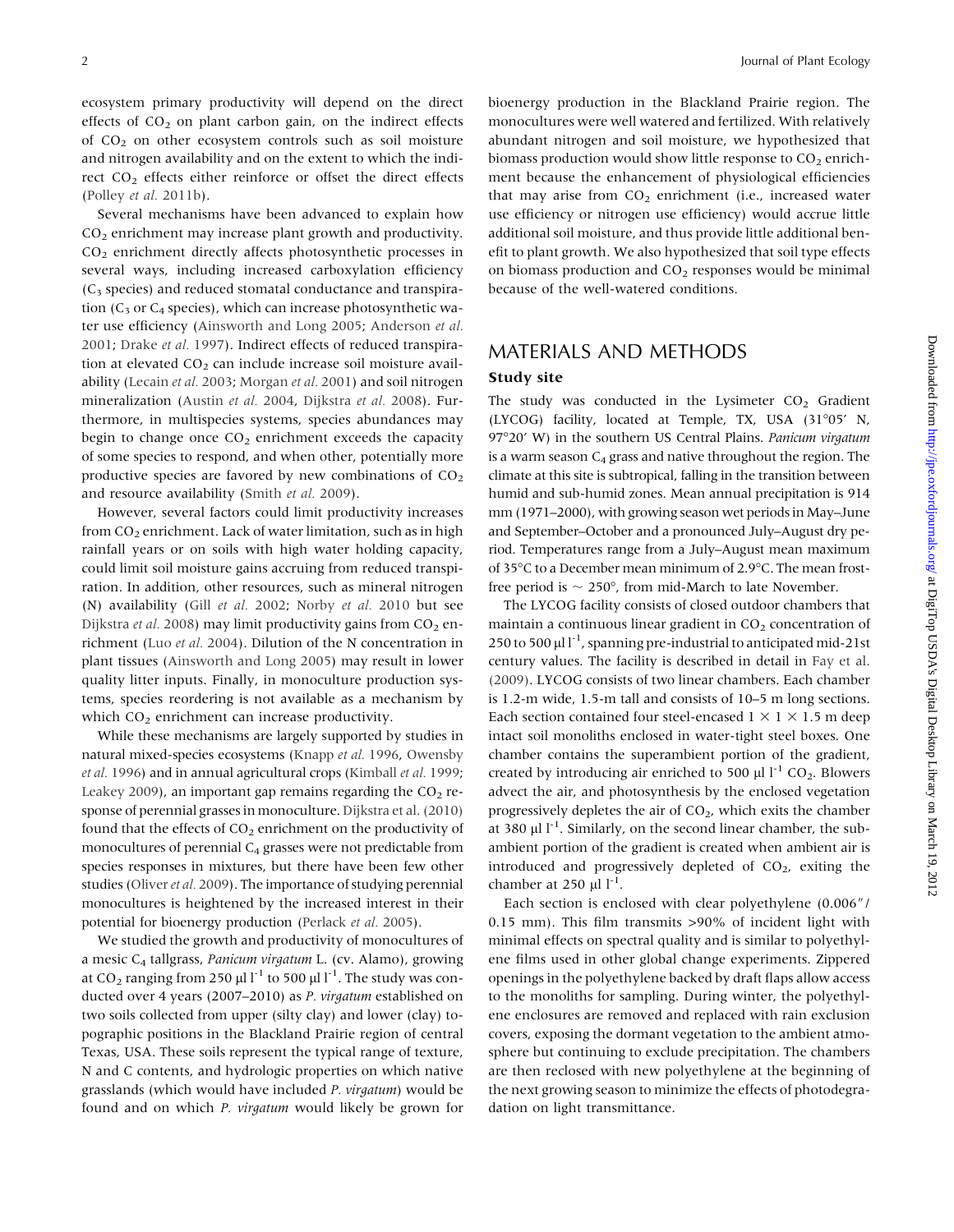Average air temperature in the chambers is controlled to match outside ambient air temperature by passing the chamber airflow through a chilled water cooling coil separating each 5-m section. CO<sub>2</sub> treatments are maintained for the portion of the growing season when the vegetation has adequate assimilation capacity to maintain the gradient, typically early May to late October.

The chambers contained 80 hydrologically isolated intact soil monoliths  $(1.5 \text{ m}^3)$ , of which 20 contained *P. virgatum*. The remaining 60 monoliths support tallgrass prairie communities that did not include P. virgatum and are considered elsewhere [\(Polley](#page-9-0) et al. 2008, [2011a\)](#page-9-0).

The 20 P. virgatum monoliths came from two soil orders, a silty clay soil typical of uplands ( $n = 8$ , Austin series, Mollisol, Udorthentic Haplustol) and a moist high organic matter heavy clay found downslope from the silty clay ( $n = 12$ , Houston Black series, Vertisol, Udic Haplustert). These soils were representative of their respective landscape positions in the Blackland Prairie region where the experiment was conducted. The soils were collected as intact soil monoliths (1  $\times$  1  $\times$  1.5 m deep) in 2002, during construction of LYCOG. The monoliths originally supported mixed native prairie vegetation which was removed by hand weeding and glyphosate application. Panicum virgatum was planted in May 2007 at a density of 50 live tillers per monolith. Tillers that died in 2007 were replaced in May 2008. The monoliths were arranged in a stratified random design along the  $CO<sub>2</sub>$  gradient, interspersed among the prairie monoliths. Each P. virgatum monolith was individually drip irrigated. We irrigated each monolith to field capacity at the start of each growing season and irrigated weekly during each growing season to replace evapotranspiration (ET). We estimated ET from the average change in weight of three monoliths of each soil type exposed to either subambient or elevated  $CO<sub>2</sub>$  during 2007 through 2009. Beginning in 2010, all the monoliths were weighed, and ET was calculated for each monolith. Irrigation applications were controlled and logged by a data logger. Each monolith was fertilized with the equivalent of 42 kg N/ha and 22.4 kg P/ha in April 2007 and with 168 kg N/ha and 44.8 kg P/ha in April 2008–2010. N was applied as  $NH<sub>4</sub>NO<sub>3</sub>$ . P was applied as  $P<sub>2</sub>O<sub>5</sub>$ . Fertilizer amounts were chosen to minimize N limitation.

Plants in all monoliths were clipped to 70-cm height two (2009–2010) or three (2008) times per growing season during June–August to prevent plants from outgrowing the chamber volume. The height was chosen to leave ample leaf area for regrowth and not to mimic complete harvests.

#### Soil and plant measurements

Volumetric soil water content for 0–20 cm ( $\Theta_{20}$ ) of each monolith was measured biweekly with a calibrated neutron attenuation probe (503DR Hydroprobe, CPN International, Concord, CA, USA) at permanently installed access tubes.

Aboveground net primary productivity (ANPP) was determined from the mid-season clipped biomass plus the end of year (November) standing biomass. Tiller numbers were counted at the final harvest. The end of year biomass was clipped at 10 cm above the soil surface. All biomass was dried to constant mass for 72 h at 60 $\degree$ C and then weighed. The leaf area index (LAI) in each monolith was measured each July and August using a SunScan canopy analysis system (Delta-T Devices Ltd., Burwell, Cambridge, UK).

Leaf-level carbon and water exchange were measured in each monolith during June 2008, May and July 2009 and June 2010. Gas exchange was measured on one or two leaves on two tillers per monolith between 0900 and 1400 local time. The chosen tillers had typical vigor for that soil type and  $CO<sub>2</sub>$ , and the selected leaves were recently fully expanded and also of typical vigor. Leaves were measured for net carbon assimilation  $(A_{CO2})$ , stomatal conductance  $(g_s)$ , and transpiration (E) with an infrared gas analyzer (LI-6400 LICor Biosciences, Inc., Lincoln, NE, USA) using a 2  $\times$  3 cm leaf cuvette, CO<sub>2</sub> mixer and 85:15 red:blue light source. Leaf chamber illumination was controlled at 1500  $\mu$ mol m $^{-2}$  s<sup>-1</sup> photon flux density. Leaf temperature varied between 30 and 35 $^{\circ}$ C, and the leaf cuvette H<sub>2</sub>O mole fraction was controlled at 15, 17, and 20 mmol mol<sup>-1</sup> in 2008, 2009 and 2010, respectively, corresponding to humidity levels in the gradient during the measurements. Cuvette  $CO<sub>2</sub>$  was controlled to values corresponding to the position along the gradient. Instantaneous photosynthetic water use efficiency (WUEt) was computed as  $A_{CO2}$   $E^{-1}$ .

Leaves were collected immediately following the gas exchange measurements and measured for leaf water potential  $(\Psi_1)$  using a pressure chamber (Model 1000, PMS Instruments, Corvallis, OR, USA). The leaves were then dried, ground to a fine powder and assayed for carbon and nitrogen content in an elemental analyzer (Flash 2000, Thermo Scientific, Waltham, MA, USA).

#### Data analysis

Statistical analyses of the effects of  $CO<sub>2</sub>$  and soil type on soil moisture and plant growth and physiology of P. virgatum were conducted in SAS 9.2. Weekly  $\Theta_{20}$  measurements and the July/ August LAI measurements were averaged to yield a single value per monolith for each growing season, to correspond to the ANPP data. We computed the ratio of the sum of mid-season biomass removed to the end of season biomass as an index of clipping intensity. The monolith was the experimental unit in these analyses.

Analyses proceeded in three steps. First, we fit a repeated measures model (Equation 1) to test for soil differences in ANPP, LAI, tiller number and tiller mass using a mixed models procedure (Proc Mixed):

$$
y_{ijkl} = intercept + soil_i + monolith_j(soil_i)
$$
  
+ year<sub>k</sub> + soil × year<sub>ik</sub> + e<sub>ijkl</sub> (1)

Second, to test for  $CO<sub>2</sub>$  effects and their interaction with soil type and year, we fit an expanded model to the plant growth and physiology variables (Equation 2):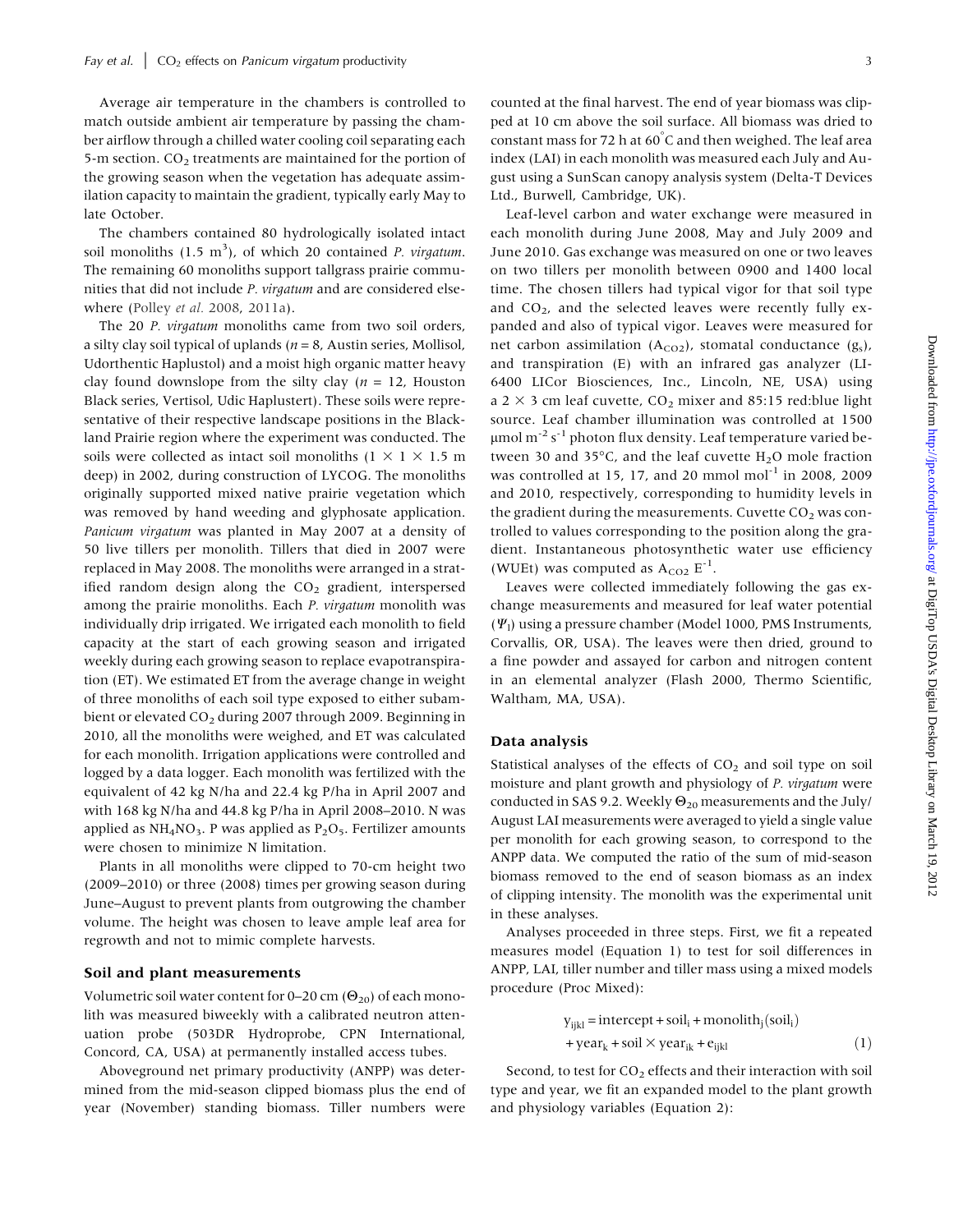<span id="page-3-0"></span> $y_{ijkl} = intercept + soil_i + monolith_j(soil_i) + \alpha(CO_2)$  $+ \beta_i$ (CO<sub>2</sub>  $\times$  soil<sub>i</sub>) + year<sub>k</sub> + soil  $\times$  year<sub>ik</sub> +  $\gamma_K$ (CO<sub>2</sub>  $\times$  year<sub>k</sub>) +  $\delta_{ik}$ (CO<sub>2</sub>  $\times$  soil<sub>i</sub>  $\times$  year<sub>k</sub>) + e<sub>ikl</sub>  $(2)$ 

In both models, soil was a fixed effect, monoliths nested within soils [monolith(soil)] a random effect,  $CO<sub>2</sub>$  a covariate and year a repeated effect. Non-significant terms in this initial model were removed when this improved the fit statistics (Akaike's Information Criteria).

Third, we fit linear regressions of each response variable versus  $CO<sub>2</sub>$  for the soils separately and combined and for the years separately and combined ([Table 2\)](#page-5-0). When the ANCOVA model (equation 2) returned significant  $CO_2$ , soil  $\times$   $CO_2$ , soil  $\times$  year or soil  $\times$  CO<sub>2</sub>  $\times$  year effects, the corresponding regressions were plotted in [Figs 3](#page-4-0) and [4](#page-7-0).

## RESULTS

#### Soil moisture

 $\Theta_{20}$  was higher on the clay (34.4%  $\pm$  0.4), compared to the silty clay soil (31.6  $\pm$  0.4%, P < 0.0001) and increased weakly with CO<sub>2</sub> for both soils combined ( $R^2 = 0.04$ ,  $P = 0.005$ , Fig. 1).  $\Theta_{20}$  also varied between years (31.5  $\pm$  0.4 in 2009 to 33.8  $\pm$  0.4 in 2010,  $P = 0.013$ ). We found no evidence for interactions among  $CO<sub>2</sub>$ , soil and year (0.09 <  $P < 0.68$ ).

#### ANPP and components

Establishment year ANPP of P. virgatum averaged 160 g m<sup>-2</sup>, increased 8-fold in 2008, followed by a further doubling in 2009, with no further change in ANPP in 2010 (year  $P \leq$ 0.0001, Fig. 2a). Tiller numbers and mass both increased during establishment in a similar manner as ANPP ( $P < 0.0001$ , Fig. 2b and c), whereas LAI increased each year (Fig. 2d). Averaged across all years and  $CO<sub>2</sub>$  concentrations, ANPP, tiller



number and LAI were 12–18% higher on the clay soil than on the silty clay ( $P \le 0.046$ , [Table 1](#page-4-0)). Clipping intensity was 38% in 2008, decreasing to 20% in 2010 ( $P = 0.0003$ , [Fig. 3d](#page-4-0)).

Averaged over both soils, ANPP increased significantly with CO<sub>2</sub> enrichment in the establishment year ( $R^2$  = 0.21) but not thereafter (CO<sub>2</sub>  $\times$  year *P* = 0.003, [Fig. 3a](#page-4-0), [Table 2\)](#page-5-0). The contributions of tiller number vs. tiller mass to ANPP changed as P. virgatum established. In the establishment year, ANPP increased with  $CO<sub>2</sub>$  enrichment because tiller mass increased with CO<sub>2</sub> ( $R^2 = 0.29$ ,  $P = 0.0143$ , [Fig. 3b\)](#page-4-0). As establishment progressed, tiller numbers decreased with  $CO<sub>2</sub>$  enrichment  $(0.03 < P < 0.07$ , [Fig. 3c\)](#page-4-0), whereas tiller masses increased, most strongly on the clay soil in 2008 and 2009 ( $R^2 = 0.55 - 0.79$ ,  $P <$ 0.006). However, once P. virgatum was fully established in 2010, tiller number and mass no longer varied with  $CO<sub>2</sub>$  $(P > 0.19)$ . Clipping intensity increased with  $CO<sub>2</sub>$  enrichment in both 2008 and 2009 ( $R^2 = 0.66 - 0.69$ ,  $P < 0.0001$ ) because clipped biomass increased with  $CO<sub>2</sub>$  enrichment on the clay soil in 2008 and on both soils in 2009 ( $R^2 = 0.64 - 0.72$ ) P < 0.008, [Table 2](#page-5-0)). In contrast, end of season standing biomass



Figure 1: Volumetric soil water content of clay and silty clay soils along the  $CO<sub>2</sub>$  gradient, and (inset) mean of all  $CO<sub>2</sub>$  concentrations. Each point is the average of 2007–2010 ( $\pm$  standard error). Linear regression is for both soils combined [\(Table 2](#page-5-0)).

Figure 2: Biomass components on the clay and silty clay soil during the establishment of *Panicum virgatum* in the  $CO<sub>2</sub>$  gradient experiment. Each point is the average over all  $CO<sub>2</sub>$  concentrations ( $\pm$  standard error). (a) Aboveground net primary productivity (ANPP), (b) number of tillers per monolith, (c) individual tiller mass and (d) Leaf area index (LAI).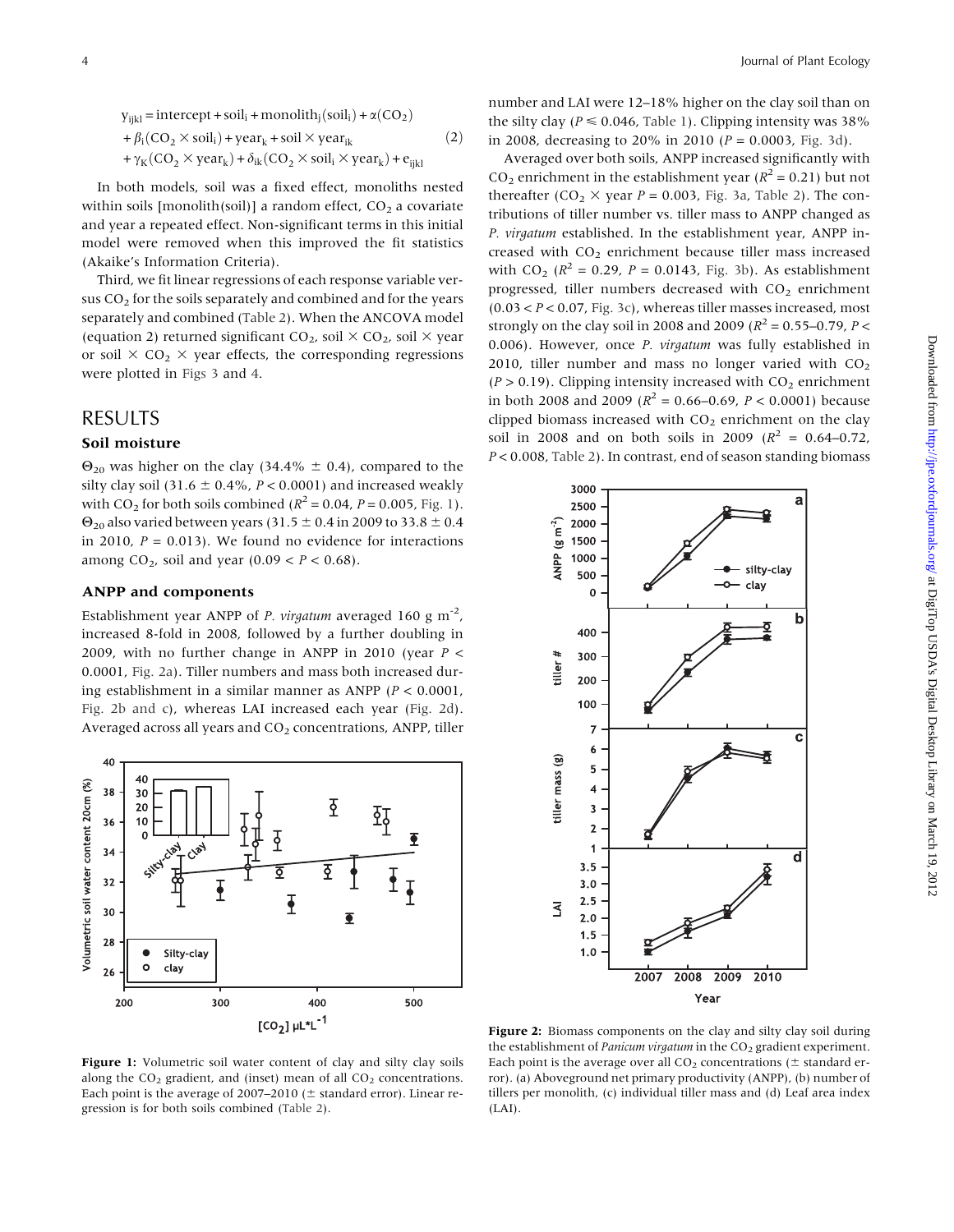<span id="page-4-0"></span>Table 1: biomass and physiological variables by soil type, averaged across years and  $CO<sub>2</sub>$ 

|                                                   | Silty clay<br>(SE) | Clay(SE)         | $\boldsymbol{F}$ | P-value  |  |
|---------------------------------------------------|--------------------|------------------|------------------|----------|--|
| SWC $(\% \text{vol})$                             | 31.59 (0.36)       | 34.43 (0.36)     | 28.8             | < 0.0001 |  |
| ANPP $(g m^{-2})$                                 | 1383.03 (157.97)   | 1580.28 (133.66) | 6.9              | 0.0180   |  |
| Tiller # $(m^{-2})$                               | 263.47 (23.35)     | 309.77 (20.86)   | 12.9             | 0.0006   |  |
| Tiller mass $(g)$                                 | 4.46(0.33)         | 4.48(0.27)       | 1.3              | 0.2724   |  |
| LAI $(m^2 m^{-2})$                                | 1.97(0.16)         | 2.20(0.13)       | 4.6              | 0.0465   |  |
| $A_{CO2}$ (µmol m <sup>-2</sup> s <sup>-1</sup> ) | 22.62 (0.71)       | 21.38(0.61)      | 1.8              | 0.1834   |  |
| $g_s \pmod{m^{-2} s^{-1}}$                        | 0.19(0.02)         | 0.19(0.01)       | 0.1              | 0.8180   |  |
| E (mmol m <sup>-2</sup> s <sup>-1</sup> )         | 4.21(0.35)         | 4.23(0.18)       | 0.0              | 0.9986   |  |
| WUE $(A_{CO2} E^{-1})$                            | 6.21(0.49)         | 5.46 (0.31)      | 1.4              | 0.2513   |  |
| $\Psi_1$ (MPa)                                    | $-1.19(0.05)$      | $-1.33(0.03)$    | 3.3              | 0.0875   |  |
| Leaf $%C$                                         | 45.89 (0.12)       | 45.30 (0.09)     | 0.7              | 0.4070   |  |
| Leaf %N                                           | 1.86(0.09)         | 1.79(0.08)       | 1.0              | 0.3338   |  |
| Leaf C:N Ratio                                    | 25.64 (1.27)       | 26.78 (1.25)     | 0.6              | 0.4653   |  |

in general did not vary with  $CO<sub>2</sub>$ . No significant  $CO<sub>2</sub>$ , soil  $\times$  $CO<sub>2</sub>$  or soil  $\times$  year interactions were found for LAI.

#### Leaf carbon and water fluxes

ANPP and tiller responses to  $CO<sub>2</sub>$  were accompanied by changes in several measures of photosynthetic carbon uptake and water loss.  $g_s$  and E were 14% lower on the clay soil compared to the silty clay, averaged across  $CO<sub>2</sub>$  and year ( $P < 0.01$ , Table 1). However  $A_{CO2}$ , WUEt,  $\Psi_1$  and leaf C:N did not differ between the soils ( $P > 0.09$ ). A<sub>CO2</sub> and  $g_s$  increased from 2008 to 2010 while E decreased, leading to a 73% increase in WUEt, averaged over soils and  $CO<sub>2</sub>$  ( $P < 0.0001$ , [Fig. 4e\)](#page-7-0). Leaf %N decreased from 2.2  $\pm$  0.4% in 2009 to 1.5  $\pm$  0.4% in 2010, resulting in a 50% increase leaf C:N ( $P \le 0.0001$ ).

 $A_{CO2}$  showed a weak increase with  $CO<sub>2</sub>$  enrichment in 2008  $(R^2 = 0.25, P = 0.04, Fig. 4a)$  $(R^2 = 0.25, P = 0.04, Fig. 4a)$  but not in 2009–2010. In contrast,  $g<sub>S</sub>$  and E decreased  $\sim$ 2-fold with CO<sub>2</sub> enrichment, leading to a  $\sim$ 2-fold increase in WUEt ([Fig. 4a–d](#page-7-0)).  $\Psi_1$  also increased ~40% with  $CO<sub>2</sub>$  enrichment ([Fig. 4e](#page-7-0)). Furthermore, as P. virgatum established,  $\Psi_1$  decreased ([Fig. 4e](#page-7-0)), indicating increased plant water stress.  $g_s$  and E were unresponsive to  $CO_2$  in 2008  $(P = 0.13-0.25$ , [Fig. 4b and c](#page-7-0)), but they declined more steeply and were increasingly tightly correlated with  $CO<sub>2</sub>$  from 2008 to 2010 [\(Fig. 4b and c](#page-7-0), [Table 2](#page-5-0)). As a result, WUEt became increasingly responsive to  $CO<sub>2</sub>$  enrichment from 2008 to 2010, with  $R^2$  reaching 0.94 in 2010.

These changes in photosynthetic carbon and water fluxes through time as P. virgatum established were accompanied by significant but less dramatic differences between soils in the  $CO_2$  responsiveness of a subset of the parameters.  $A_{CO2}$  increased with CO<sub>2</sub> enrichment on the clay soil ( $R^2 = 0.18$ ,  $P =$ 0.01) but not on the silty clay ( $P = 0.69$ , [Fig. 4a](#page-7-0)). In contrast,  $g_S$ and E decreased with  $CO<sub>2</sub>$  enrichment more steeply and were more strongly correlated with  $CO_2$  on the silty clay soil ( $R^2$  =



Figure 3: Biomass components of *Panicum virgatum* along the  $CO<sub>2</sub>$ gradient on clay (open symbols) and silty clay (closed symbols) soils from the planting year (2007) through full establishment (2010). (a) Aboveground net primary productivity (ANPP), (b) individual tiller mass, (c) number of tillers per monolith, (d) clipping intensity, the ratio of June–August clipped biomass to end of season standing biomass. Regressions are shown for years when significant relationships ( $P <$ 0.05) were found for both soils combined [\(Table 2](#page-5-0)).

0.64–0.70) than on the clay soil  $(R^2 = 0.22$ –0.25; [Table 2\)](#page-5-0). There were no differences between soils overall in the correlations of WUEt and  $\Psi_1$  with CO<sub>2</sub>.

## DISCUSSION

The findings of this study support the hypothesis that ANPP of P. virgatum was mostly unaffected by a 250 to 500  $\mu$ l l<sup>-1</sup> gradient of  $CO<sub>2</sub>$  concentration. ANPP of established *P. virgatum* in this study was higher than that reported for field-grown plants in this region [\(Kiniry et al. 1996](#page-8-0)), suggesting that water and nutrient limitation were relatively low compared to field conditions. However, the findings also show that this range of  $CO<sub>2</sub>$ concentrations caused offsetting effects on several components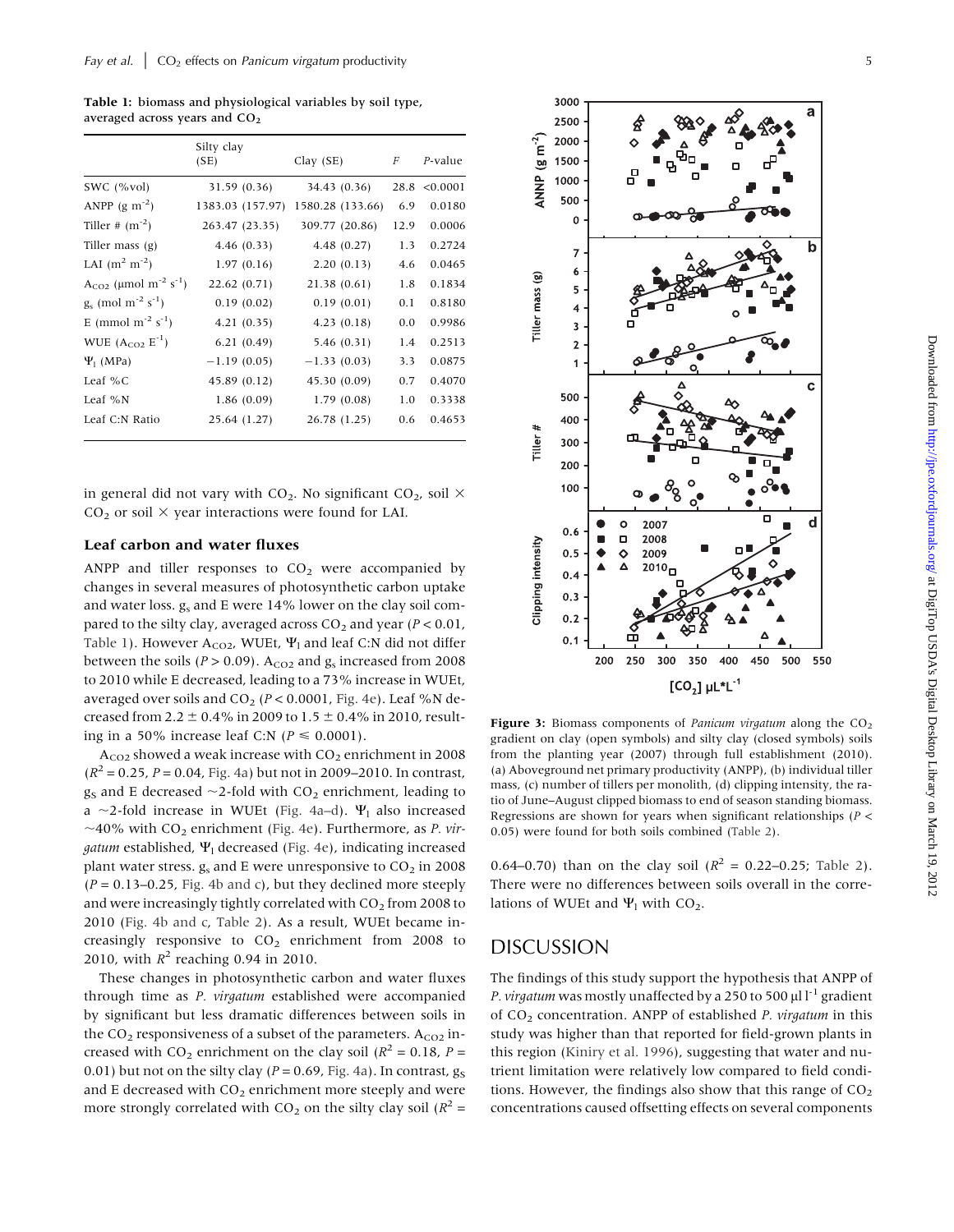<span id="page-5-0"></span>Table 2: regression parameters and statistical tests for the growth and physiological responses to  $CO_2$  in Panicum virgatum

|                                                            |                 |                    | Silty clay |          |          | Clay            |                    |       |          |          | Both soils      |                    |       |          |                  |
|------------------------------------------------------------|-----------------|--------------------|------------|----------|----------|-----------------|--------------------|-------|----------|----------|-----------------|--------------------|-------|----------|------------------|
| Year                                                       | Intercept Slope |                    | $R^2$      | $\cal F$ | $\cal P$ | Intercept Slope |                    | $R^2$ | $\cal F$ | $\cal P$ | Intercept Slope |                    | $R^2$ | $\cal F$ | $\boldsymbol{P}$ |
| ANPP $(g m^{-2})$                                          |                 |                    |            |          |          |                 |                    |       |          |          |                 |                    |       |          |                  |
| 2007                                                       | $-67.3$         | 0.469              | 0.45       | 4.9      | 0.0681   | $-263.6$        | 1.276 0.45         |       | 8.3      | 0.0165   | $-81.8$         | $0.646$ 0.21       |       | 4.9      | 0.0396           |
| 2008                                                       | 1670.2          | $-1.506$           | 0.24       | 1.9      | 0.2133   | 860.3           | 1.599              | 0.26  | 3.1      | 0.1092   | 1511.5          | $-0.634$           | 0.03  | 0.5      | 0.4702           |
| 2009                                                       | 1792.4          | 1.028              | 0.33       | 3.0      | 0.1349   | 2037.4          | 1.045              | 0.11  | 1.2      | 0.3006   | 2143.6          | 0.499              | 0.03  | 0.6      | 0.4432           |
| 2010                                                       | 2176.6          | $-0.098$           | 0.00       | 0.0      | 0.9394   | 2481.8          | $-0.488$           | 0.03  | 0.3      | 0.6195   | 2490.0          | $-0.666$           | 0.05  | 0.9      | 0.3621           |
| All years                                                  | 1334.1          | 0.120              | 0.00       | 0.0      | 0.9525   | 1009.9          | 1.614              | 0.01  | 0.7      | 0.4167   | 1364.1          | 0.366              | 0.00  | 0.1      | 0.7819           |
| # tillers                                                  |                 |                    |            |          |          |                 |                    |       |          |          |                 |                    |       |          |                  |
| 2007                                                       | 2.1             | 0.172 0.38         |            | 3.7      | 0.1034   | 12.8            | 0.241              | 0.25  | 3.3      | 0.1007   | 39.4            | 0.128              | 0.10  | 2.0      | 0.1724           |
| 2008                                                       | 307.2           | $-0.184$ 0.15      |            | 1.0      | 0.3472   | 369.0           | $-0.208$           | 0.12  | 1.4      | 0.2600   | 384.0           | $-0.303$ 0.23      |       | 5.4      | 0.0327           |
| 2009                                                       | 332.1           | 0.097              | 0.02       | 0.1      | 0.7187   | 639.3           | $-0.608$           | 0.44  | 7.8      | 0.0188   | 532.8           | $-0.345$ 0.18      |       | 4.0      | 0.0607           |
| 2010                                                       | 378.1           | $-0.001$           | 0.00       | 0.0      | 0.9923   | 585.8           | $-0.454$           | 0.21  | 2.6      | 0.1360   | 525.2           | $-0.318$           | 0.17  | 3.7      | 0.0701           |
| All years                                                  | 246.3           | $0.042$ 0.00       |            | 0.0      | 0.8874   | 361.5           | $-0.146$ 0.00      |       | 0.2      | 0.6379   | 347.0           | $-0.149$ 0.01      |       | 0.5      | 0.4646           |
| Tiller mass (g)                                            |                 |                    |            |          |          |                 |                    |       |          |          |                 |                    |       |          |                  |
| 2007                                                       | 0.75            | $0.002$ $0.31$     |            | 2.7      | 0.1539   | $-1.06$         | 0.008 0.49         |       | 9.6      | 0.1130   | 0.07            | $0.004$ 0.29       |       | 7.4      | 0.0143           |
| 2008                                                       | 5.49            | $-0.002$ 0.16      |            | 1.1      | 0.3310   | 1.68            | 0.009              | 0.55  | 12.2     | 0.0059   | 3.80            | $0.003$ 0.70       |       | 1.4      | 0.2602           |
| 2009                                                       | 5.45            | 0.001              | 0.03       | 0.2      | 0.6924   | 0.17            | 0.012 0.79         |       | 38.3     | 0.0001   | 3.49            | 0.006 0.37         |       | 10.5     | 0.0045           |
| 2010                                                       | 5.75            | 0.000              | 0.00       | 0.0      | 0.9544   | 3.88            | 0.005              | 0.16  | 1.9      | 0.1940   | 4.68            | 0.002              | 0.06  | 1.3      | 0.2789           |
| All years                                                  | 4.22            | 0.001              | 0.00       | 0.0      | 0.8838   | 1.10            | 0.010              | 0.13  | 6.6      | 0.0133   | 2.74            | $0.005$ 0.04       |       | 3.1      | 0.0807           |
| Clipped mass<br>$(g \, \text{m}^{-2})$                     |                 |                    |            |          |          |                 |                    |       |          |          |                 |                    |       |          |                  |
| 2008                                                       | 214.0           | 0.024 0.04         |            | 0.3      | 0.6143   | $-332.4$        | 1.958 0.69         |       | 22.2     | 0.0008   | $-7.2$          | 0.922 0.27         |       | 6.6      | 0.0195           |
| 2009                                                       | 170.1           | 0.948              | 0.72       | 15.4     | 0.0078   | $-158.6$        | 1.873              | 0.64  | 17.8     | 0.0018   | 11.9            | 1.368              | 0.60  | 26.5     | < 0.0001         |
| 2010                                                       | 272.4           | 0.195              | 0.01       | 0.1      | 0.7784   | 455.5           | $-0.194$           | 0.02  | 0.2      | 0.7005   | 405.7           | $-0.089$           | 0.00  | 0.1      | 0.8070           |
| All years                                                  | 198.5           | 0.512 0.07         |            | 1.8      | 0.1991   | $-63.9$         | 1.356              | 0.33  | 16.4     | 0.0003   | 104.0           | 0.822              | 0.16  | 11.4     | 0.0013           |
| End of year<br>mass (g $m^{-2}$ )                          |                 |                    |            |          |          |                 |                    |       |          |          |                 |                    |       |          |                  |
| 2008                                                       | 1456.0          | $-1.745$ 0.49      |            | 5.7      | 0.0542   | 1192.7          | $-0.359$           | 0.03  | 0.3      |          | 0.6165 1518.7   | $-1.555$ 0.28      |       | 7.0      | 0.0163           |
| 2009                                                       | 1622.4          | 0.079              | 0.00       | 0.0      | 0.8880   | 2196.0          | $-0.828$           | 0.09  | 1.1      | 0.3307   | 2131.7          | $-0.869$           | 0.12  | 2.4      | 0.1387           |
| 2010                                                       | 1904.2          | $-0.293$           | 0.03       | 0.2      | 0.6639   | 2026.3          | $-0.294$           | 0.02  | 0.2      | 0.6637   | 2084.3          | $-0.578$           | 0.08  | 1.6      | 0.2163           |
| All years                                                  | 1193.4          | $-0.285$           | 0.00       | 0.03     | 0.8579   | 1089.2          | 0.504 0.00         |       | 0.1      |          | 0.7514 1303.6   | $-0.299$           | 0.00  | 0.1      | 0.7763           |
| Clipped: end<br>of year                                    |                 |                    |            |          |          |                 |                    |       |          |          |                 |                    |       |          |                  |
| 2008                                                       | $-0.05$         | 0.001              | 0.57       | 8.0      | 0.0303   | $-0.40$         | 0.002              | 0.77  | 33.6     | 0.0002   | $-0.25$         | 0.002              | 0.69  | 40.5     | < 0.0001         |
| 2009                                                       | 0.11            | 0.001 0.64         |            | 10.7     | 0.0172   | $-0.15$         | $0.001$ $0.71$     |       | 24.1     | 0.0006   | $-0.05$         | 0.001 0.66         |       |          | 35.4 < 0.0001    |
| 2010                                                       | 0.15            | $0.000 \quad 0.02$ |            | 0.1      | 0.7522   | 0.22            | $0.000 \quad 0.00$ |       | 0.0      | 0.8705   | 0.19            | $0.000 \quad 0.00$ |       | 0.0      | 0.9510           |
| All years                                                  | 0.04            | $0.001$ $0.16$     |            | 4.31     | 0.0497   | $-0.14$         | $0.001$ 0.36       |       | 19.03    | 0.0001   | $-0.06$         | $0.001$ 0.29       |       | 23.6     | < 0.0001         |
| $A_{CO2}$<br>( $\mu$ mol m <sup>-2</sup> s <sup>-1</sup> ) |                 |                    |            |          |          |                 |                    |       |          |          |                 |                    |       |          |                  |
| 2008                                                       | 17.5            | 0.006 0.03         |            | 0.1      | 0.7292   | 3.8             | 0.043 0.47         |       | 7.1      | 0.0283   | 10.0            | $0.025$ 0.25       |       | 4.9      | 0.0425           |
| 2009                                                       | 28.8            | $-0.011$ 0.06      |            | 0.4      | 0.5488   | 19.8            | $0.008$ 0.06       |       | 0.6      | 0.4609   | 22.4            | $0.003$ 0.00       |       | 0.1      | 0.7834           |
| 2010                                                       | 28.2            | $-0.012$ 0.47      |            | 5.4      | 0.0592   | 17.6            | $0.012$ 0.13       |       | 1.5      | 0.2487   | 21.0            | $0.004$ 0.02       |       | 0.4      | 0.5507           |
| All years                                                  | 24.1            | $-0.004$ 0.01      |            | 0.2      | 0.6901   | 13.7            | $0.022$ $0.18$     |       | 6.9      | 0.0132   | 17.7            | 0.011 0.06         |       | 3.4      | 0.0691           |
| $g_S \pmod{m^{-2} s^{-1}}$                                 |                 |                    |            |          |          |                 |                    |       |          |          |                 |                    |       |          |                  |
| 2008                                                       | 0.42            | $-0.001$ 0.67 10.0 |            |          | 0.0251   | 0.12            | $0.000 \quad 0.05$ |       | 0.4      | 0.5245   | 0.24            | $0.000 \quad 0.09$ |       | 1.5      | 0.2479           |
| 2009                                                       | 0.50            | $-0.001$ 0.86 37.5 |            |          | 0.0009   | 0.29            | $0.000 \quad 0.46$ |       | 8.4      | 0.0158   | 0.36            | $0.000 \quad 0.55$ |       | 22.5     | 0.0002           |
| 2010                                                       | 0.73            | $-0.001$           | 0.80 23.9  |          | 0.0027   | 0.77            | $-0.002$ 0.79      |       | 37.1     | 0.0001   | 0.72            | $-0.001$ 0.77      |       | 61.9     | < 0.0001         |
| All years                                                  | 0.54            | $-0.001$ 0.70 49.5 |            |          | < 0.0001 | 0.38            | $-0.001$ 0.22      |       | 9.0      | 0.0053   | 0.43            | $-0.001$ 0.39      |       | 34.5     | < 0.0001         |
| E (mmol m <sup>-2</sup> s <sup>-1)</sup>                   |                 |                    |            |          |          |                 |                    |       |          |          |                 |                    |       |          |                  |
| 2008                                                       | 11.0            | $-0.015$ 0.68 10.5 |            |          | 0.0230   | 4.3             | $0.001$ $0.01$     |       | 0.1      | 0.7703   | 6.9             | $-0.005$ 0.15      |       | 2.6      | 0.1291           |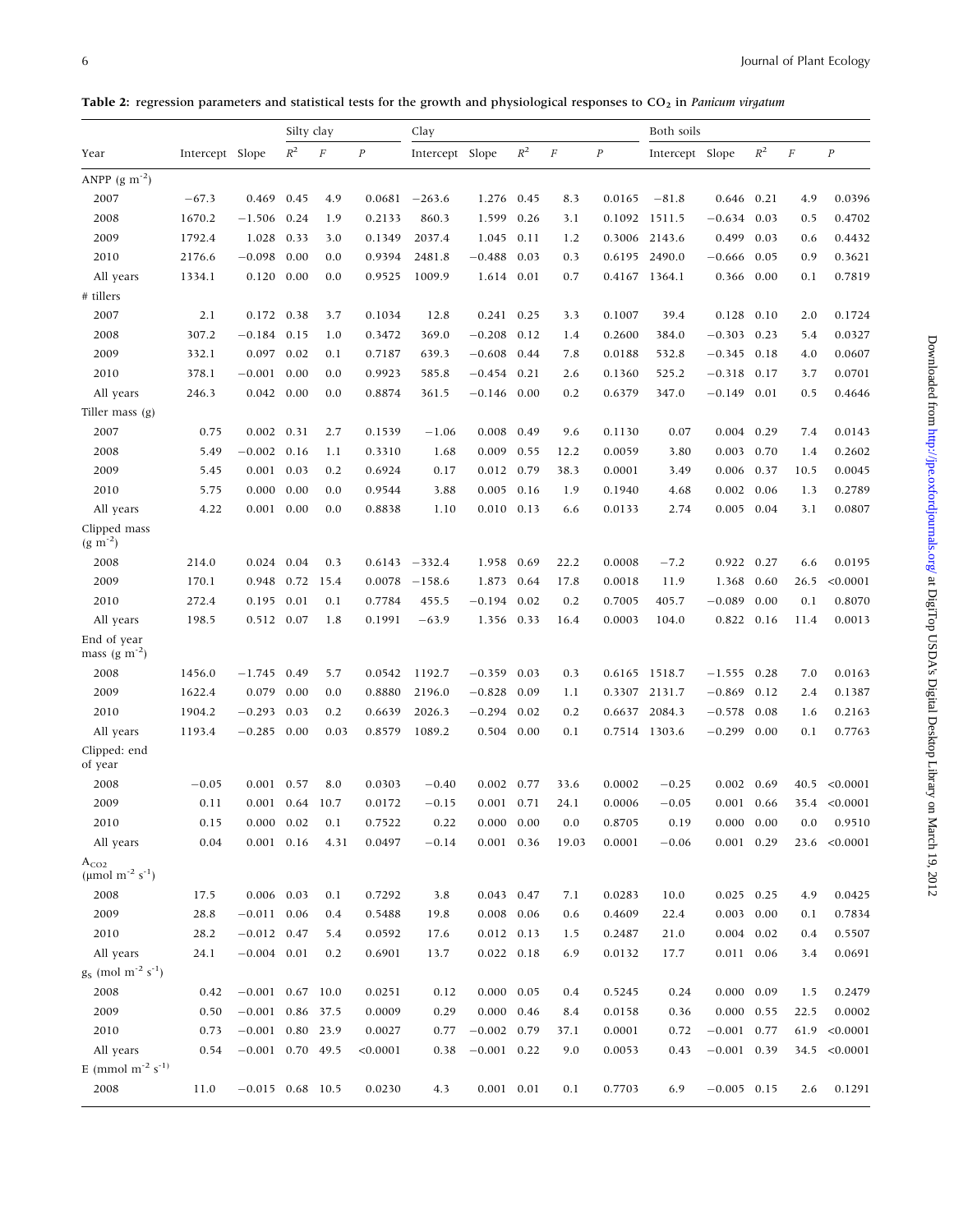Table 2: Continued

| Year           | Intercept Slope |                 | Silty clay<br>$R^2$ | $\boldsymbol{F}$ | $\overline{P}$ | Clay<br>Intercept Slope |               | $R^2$ | $\boldsymbol{F}$ | $\overline{P}$ | Both soils<br>Intercept Slope |              | $R^2$ | $\boldsymbol{F}$ | $\overline{P}$     |
|----------------|-----------------|-----------------|---------------------|------------------|----------------|-------------------------|---------------|-------|------------------|----------------|-------------------------------|--------------|-------|------------------|--------------------|
| 2009           | 11.6            | $-0.018$ 0.86   |                     | 36.8             | 0.0009         | 7.2                     | $-0.008$      | 0.50  | 10.1             | 0.0098         | 8.6                           | $-0.011$     | 0.58  | 25.1             | < 0.0001           |
| 2010           | 10.1            | $-0.017$        | 0.82                | 27.5             | 0.0019         | 10.3                    | $-0.019$      | 0.88  | 72.7             | < 0.0001       | 9.8                           | $-0.017$     | 0.83  | 87.3             | < 0.0001           |
| All years      | 10.9            | $-0.017$        |                     | 0.64 36.7        | < 0.0001       | 7.0                     | $-0.008$ 0.25 |       | 10.7             | 0.0026         | 8.3                           | $-0.011$     | 0.39  |                  | $35.6 \le 0.0001$  |
| WUEt           |                 |                 |                     |                  |                |                         |               |       |                  |                |                               |              |       |                  |                    |
| 2008           | $-0.58$         | $0.012$ 0.93    |                     | 66.4             | 0.0005         | 0.76                    | 0.009         | 0.53  | 9.1              | 0.0167         | 0.35                          | 0.010        | 0.68  |                  | $31.6 \le 0.0001$  |
| 2009           | $-1.79$         | 0.019 0.93      |                     | 76.7             | 0.0001         | 1.00                    | 0.012         | 0.88  | 70.1             | < 0.0001       | $-0.12$                       | 0.015        | 0.88  |                  | $127.2 \le 0.0001$ |
| 2010           | $-3.22$         | $0.028$ 0.93    |                     | 74.2             | 0.0001         | $-5.15$                 | 0.033         | 0.95  | 200.6            | < 0.0001       | $-4.21$                       | 0.030        | 0.94  |                  | $285.0 \le 0.0001$ |
| All years      | $-1.84$         | 0.020 0.48 19.5 |                     |                  | 0.0002         | $-0.62$                 | 0.017         | 0.43  | 24.6             | < 0.0001       | $-1.06$                       | 0.018 0.47   |       |                  | $49.4 \le 0.0001$  |
| $\Psi_1$ (MPa) |                 |                 |                     |                  |                |                         |               |       |                  |                |                               |              |       |                  |                    |
| 2009           | $-1.90$         | 0.002 0.74 17.5 |                     |                  | 0.0058         | $-1.89$                 | 0.002         | 0.67  | 20.5             | 0.0011         | $-1.96$                       | $0.002$ 0.73 |       | 49.8             | < 0.0001           |
| 2010           | $-1.77$         | 0.001 0.47      |                     | 5.4              | 0.0593         | $-1.66$                 | 0.001         | 0.25  | 3.4              | 0.0941         | $-1.75$                       | 0.001        | 0.42  | 13.3             | 0.0018             |
| All years      | $-1.87$         | 0.002           | 0.43                | 10.7             | 0.0056         | $-1.79$                 | 0.001         | 0.36  | 12.6             | 0.0018         | $-1.89$                       | 0.002        | 0.46  | 32.1             | < 0.0001           |

that contribute to ANPP and that the physiological coupling of P. virgatum to  $CO<sub>2</sub>$  concentration increased as establishment proceeded.

#### CO2 altered aboveground biomass allocation toward fewer, larger tillers

The finding of a trade-off between tiller mass and numbers suggests a reallocation of resources with  $CO<sub>2</sub>$  enrichment, increasingly toward current tiller growth at the expense of tiller production in years 2 and 3. This represents a potential increase in meristem limitation of ANPP for establishing P. virgatum at elevated  $CO<sub>2</sub>$  ([Benson et al. 2004](#page-8-0); [Dalgleish and](#page-8-0) [Hartnett 2009](#page-8-0)). There are few studies of tiller biomass responses to  $CO<sub>2</sub>$  enrichment in P. virgatum. The finding contrasts with a meta-analysis of  $C_3$  and  $C_4$  grasses that found increased tiller mass and density with  $CO<sub>2</sub>$  enrichment ([Wand](#page-9-0) [et al. 1999](#page-9-0)).  $CO<sub>2</sub>$  enrichment would be expected to increases resource availability for tiller production and growth. Previous meta-analyses found that  $CO<sub>2</sub>$  enrichment had little effect on plant biomass allocation, even when increasing total plant biomass ([Poorter and Nagel 2000;](#page-9-0) [Poorter et al. 2012;](#page-9-0) [Wand et al.](#page-9-0) [1999\)](#page-9-0).

The clipping applied to the experimental plants is likely the primary explanation for the unexpected pattern in tiller production. Clipping removed 20–40% of total biomass, including some fraction of leaf area, which would lower overall assimilation capacity and contribute to the apparent resource limitation. The biomass removed by clipping increased with  $CO<sub>2</sub>$ enrichment during years 2 and 3; however final harvest biomass did not vary with  $CO<sub>2</sub>$ . This means the early to mid-season growth of *P. virgatum* increased with  $CO<sub>2</sub>$  enrichment but not the later-season growth. Plant regrowth following defoliation typically declines through the growing season and increases with light, water and nutrient availability [\(Whitham et al. 1991\)](#page-9-0). Mechanisms by which tiller regrowth after clipping took increasing precedence with  $CO<sub>2</sub>$  enrichment over allocation to additional tillers may include (i) a strong tendency for plants to replacing the removed aboveground biomass, returning to pre-clipping allocation patterns [\(Poorter et al. 2012](#page-9-0)), (ii) the activation of new plant sinks for regrowth, which allows for stronger growth responses with CO<sub>2</sub> enrichment [\(Kirschbaum 2011](#page-8-0); Körner 2011), (iii) reduced activation and growth of rhizome buds following leaf removal ([Beaty et al. 1978\)](#page-8-0) and (iv) developmental constraints on growth patterns, such as continued stem growth to support later inflorescence production (Körner 2011).

The  $CO<sub>2</sub>$  effects on early/midseason growth and tiller masses/numbers were absent in year 4 when the plants were fully established. This suggests that as leaf area continued to increase, increased whole-plant photosynthate supply may have alleviated resource limitations that likely caused the allocation trade-off between tiller numbers and size. In addition, other resources, such as light, soil moisture or N may have become more limiting than in preceding years. The decline in leaf N from 2009 to 2010 may be an early indication of N limitation of photosynthesis and/or biomass production, as suggested by previous studies in C4 grassland [\(Schimel et al. 1991](#page-9-0); [Turner](#page-9-0) [and Knapp 1996\)](#page-9-0). Nutrient effects on allocation are likely stronger than  $CO<sub>2</sub>$  effects [\(Poorter and Nagel 2000](#page-9-0)).

#### Physiological coupling to  $CO<sub>2</sub>$  increased as P. virgatum established

The pattern of decreasing  $CO<sub>2</sub>$  effects on the components of ANPP were accompanied by increased  $CO<sub>2</sub>$  effects on stomatal conductance and transpiration as the plants established and leaf area increased. Overall photosynthetic rates of P. virgatum, the absence of increased photosynthesis and lower stomatal conductance and transpiration at elevated  $CO<sub>2</sub>$  found in this study agree with previous findings for this and other  $C_4$  tallgrasses ([Dohleman et al. 2009](#page-8-0); [Knapp 1985](#page-8-0); [Skeel and Gibson](#page-9-0) [1996\)](#page-9-0). The resulting reduced plant water loss can increase soil moisture compared to that at lower  $CO<sub>2</sub>$ , providing an indirect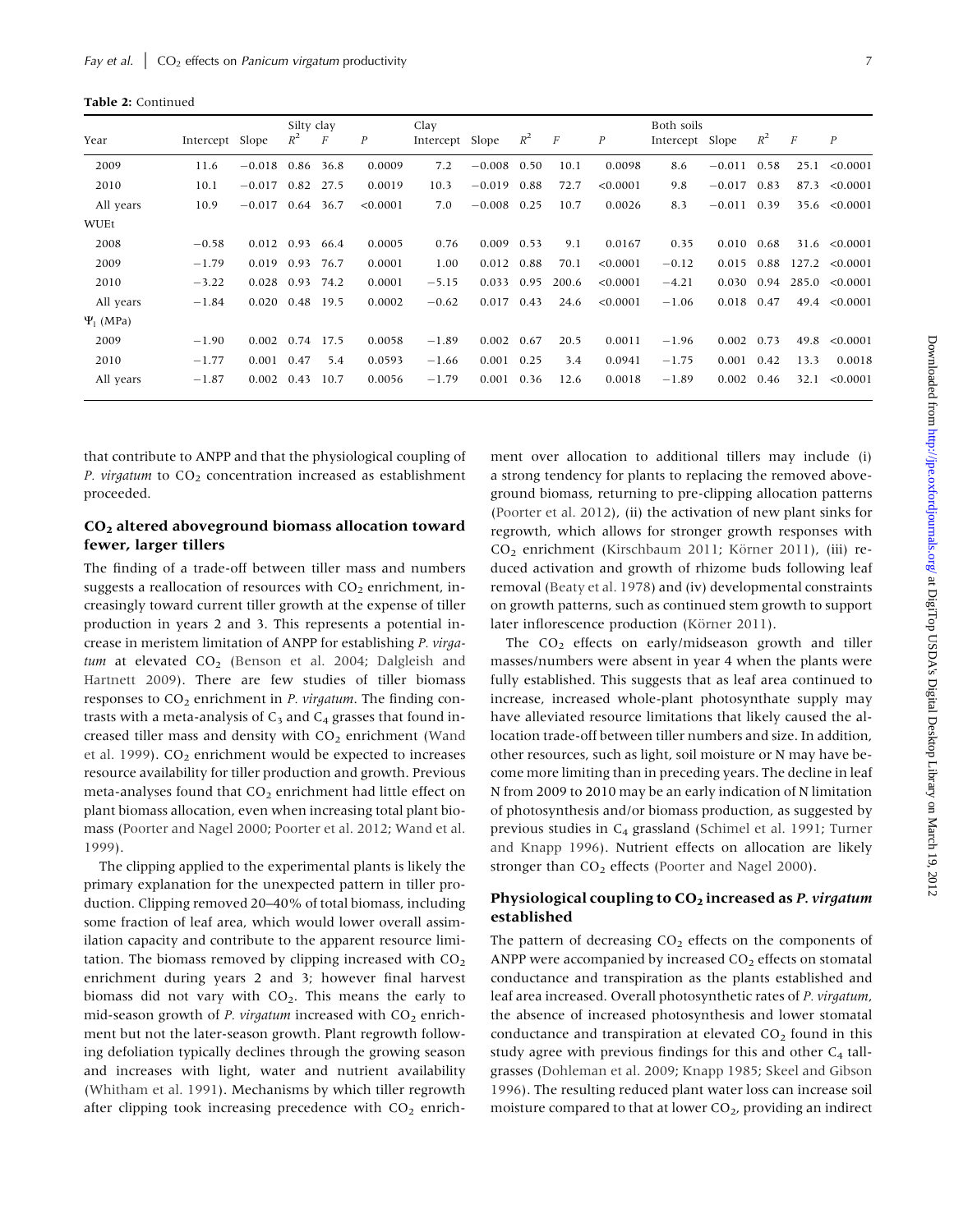<span id="page-7-0"></span>

Figure 4: Physiological performance of *Panicum virgatum* along the  $CO<sub>2</sub>$  gradient on clay (open symbols) and silty clay (closed symbols) soils from the second year of growth (2008) to full establishment (2010, symbols as in [Fig. 3](#page-4-0)). (a) Leaf net photosynthesis  $(A_{CO2})$ , (b) stomatal conductance  $(g_S)$  (c), transpiration (E), (d) photosynthetic WUEt and (e) leaf water potential  $(\Psi_1)$ . Regressions are shown for years when significant relationships ( $P < 0.05$ ) were found for both soils combined [\(Table 2](#page-5-0)).

mechanism by which  $CO<sub>2</sub>$  enrichment may stimulate ANPP in water-limited, C4-dominated vegetation ([Morgan et al. 2011\)](#page-8-0). Indeed, we found a modest increase in soil moisture with  $CO<sub>2</sub>$ enrichment. A larger increase in soil moisture would likely have occurred if the plants had been less well watered.

The increased soil moisture and decreased stomatal conductance with  $CO<sub>2</sub>$  enrichment was accompanied by increased leaf water potential, indicating improved plant water status at elevated CO<sub>2</sub>. However, leaf water potential was generally lower and responded less to  $CO<sub>2</sub>$ , in year 4 compared to year 3. This suggests that the continued gain in leaf area during establishment increased the transpirational demand for soil moisture. This is the likely mechanism explaining why stomatal conductance and transpiration were progressively more strongly reduced by  $CO<sub>2</sub>$  enrichment as plants established, increasing the coupling of WUE to  $CO<sub>2</sub>$ . We found little evidence to suggest photosynthetic down-regulation with  $CO<sub>2</sub>$  enrichment as the plants established. Similar rates of  $A_{CO2}$  were observed each year at high  $CO<sub>2</sub>$ .

#### Soil type effects on CO<sub>2</sub> responses were inconsistent

Soil type affected several measures of *P. virgatum* growth and productivity. ANPP, tiller production and LAI averaged 15% higher on the clay than on the silty clay soil. ANPP and root mass of prairie assemblages studied on these same soils were also higher on the clay soil ([Fay et al. 2009\)](#page-8-0), suggesting that it was inherently more productive than the silty clay soil. [Stout](#page-9-0) [\(1992\)](#page-9-0) also reported differences in P. virgatum biomass among soil types, in part because of differences in plant water use. However, [Sanderson et al. \(1999\)](#page-9-0) suggested that soil type had little influence on P. virgatum biomass production across several sites in Texas, suggesting that differences in climate can outweigh effects of soil type. Soil texture is a major reason for soil type differences in P. virgatum growth ([Parrish and Fike](#page-8-0) [2005](#page-8-0)). Fine-textured clay soils have higher water holding capacity than more coarse textured soils, resulting in higher soil water contents [\(Fig. 1](#page-3-0); [Fay et al. 2009\)](#page-8-0). Soil type effects on ANPP in this study suggest that water limitation was not fully eliminated despite the ET-replacement watering regime.

Differences between soils in the  $CO<sub>2</sub>$  responses of some growth and physiology parameters were suggested by the analyses ([Table 2\)](#page-5-0). However, these differences were not apparent in the data [\(Figs 3](#page-4-0) and 4), where overall  $CO<sub>2</sub>$  effects predominated in years where they occurred. Also, the  $CO<sub>2</sub>$  responses were sometimes inconsistent. For example, on the clay soil, stronger tiller mass and clipped mass increases with  $CO<sub>2</sub>$  enrichment (compared to the silty clay) were accompanied by weaker stomatal conductance responses ([Table 2\)](#page-5-0). Moreover, these soilspecific responses did not culminate in soil-specific ANPP-CO2 responses. However, at lower soil moisture levels, the lower water holding capacity in the more coarse-textured silty clay soil will likely increase the soil moisture benefits (compared to the clay soil) of reduced transpiration with  $CO<sub>2</sub>$  enrichment ([Epstein et al. 1997,](#page-8-0) [Morgan et al. 2011\)](#page-8-0).

# **CONCLUSIONS**

The results from this study suggest that ANPP in clipped, well-watered, fertilized P. virgatum differed between these soils because of differences in soil moisture. ANPP of established P. virgatum did not vary with  $CO<sub>2</sub>$  enrichment.  $CO<sub>2</sub>$  enrichment affected canopy architecture and tiller growth while plants were establishing, likely because of clipping induced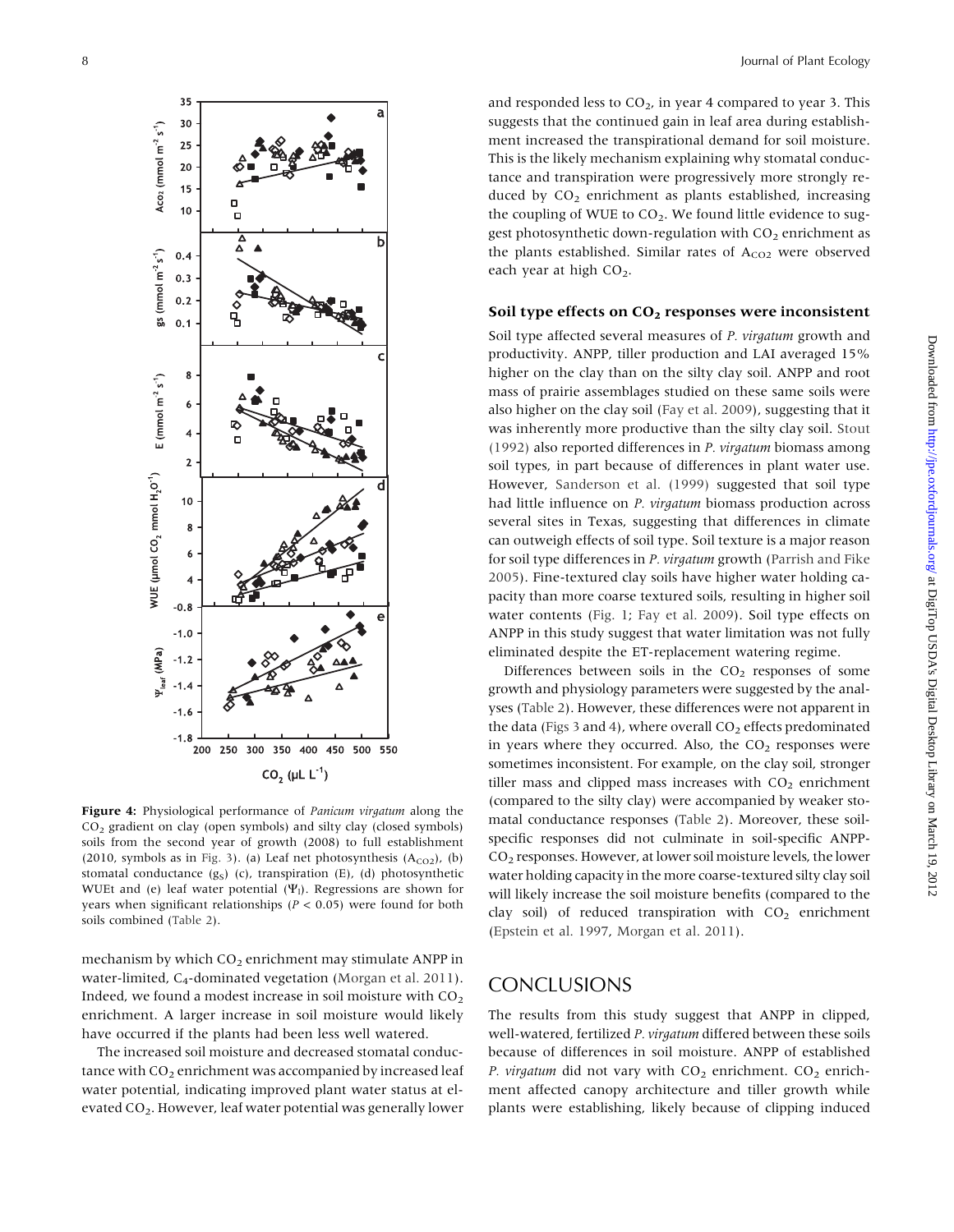<span id="page-8-0"></span>reallocation of resources that varied with  $CO<sub>2</sub>$ . Soil type effects on  $ANPP-CO<sub>2</sub>$  responses will likely become more apparent when water is more limiting. These findings could have important implications for natural P. virgatum populations and for bioenergy production systems based on P. virgatum.

# FUNDING

United States Department of Agriculture-Agricultural Research Service and the National Science Foundation Plant Genome Research Program (IOS-0922457).

## ACKNOWLEDGEMENTS

We thank A. Gibson, K. Jones, C. Kolodziejczyk, A. Naranjo and K. Tiner for technical support, and J. Kiniry for providing the P. virgatum rhizomes. USDA is an equal opportunity provider and employer. Mention of trade names or commercial products does not imply recommendation or endorsement by the USDA.

## REFERENCES

- Ainsworth EA, Long SP (2005) What have we learned from 15 years of free-air  $CO<sub>2</sub>$  enrichment (FACE)? A meta-analytic review of the responses of photosynthesis, canopy properties and plant production to rising  $CO<sub>2</sub>$ . New Phytol 165:351-72.
- Anderson LJ, Maherali H, Johnson HB, et al. (2001) Gas exchange and photosynthetic acclimation over subambient to elevated  $CO<sub>2</sub>$  in a C-3-C-4 grassland. Glob Change Biol 7:693–707.
- Austin AT, Yahdjian L, Stark JM, et al. (2004) Water pulses and biogeochemical cycles in arid and semiarid ecosystems. Oecologia 141:221–35.
- Beaty ER, Engel JL, Powell JD (1978) Tiller development and growth in switchgrass. J Range Manage 31:361–65.
- Benson EJ, Hartnett DC, Mann KH (2004) Belowground bud banks and meristem limitation in tallgrass prairie plant populations. Am J Bot 91:416–21.
- Dalgleish HJ, Hartnett DC (2009) The effects of fire frequency and grazing on tallgrass prairie productivity and plant composition are mediated through bud bank demography. Plant Ecol 201:411-20.
- Dijkstra FA, Blumenthal D, Morgan JA, et al. (2010) Elevated CO<sub>2</sub> effects on semi-arid grassland plants in relation to water availability and competition. Funct Ecol 24:1152-161.
- Dijkstra FA, Pendall E, Mosier AR, et al. (2008) Long-term enhancement of N availability and plant growth under elevated  $CO<sub>2</sub>$  in a semi-arid grassland. Funct Ecol 22:975–82.
- Dohleman FG, Heaton EA, Leakey ADB, et al. (2009) Does greater leaflevel photosynthesis explain the larger solar energy conversion efficiency of Miscanthus relative to switchgrass? Plant Cell Environ 32:1525–537.
- Drake BG, González-Meler MA, et al. (1997) More efficient plants: a consequence of rising atmospheric  $CO<sub>2</sub>$ ? Ann Rev Plant Physiol Plant Mol Biol 48:609–39.
- Epstein HE, Lauenroth WK, Burke IC (1997) Effects of temperature and soil texture on ANPP in the U.S. Great Plains. Ecology 78:2628-631.
- Fay PA, Kelley AM, Procter AC, et al. (2009) Primary productivity and water balance of grassland vegetation on three soils in a continuous

 $CO<sub>2</sub>$  gradient: initial results from the lysimeter  $CO<sub>2</sub>$  gradient experiment. Ecosystems 12:699–714.

- Forster P, Ramaswamy V, Artaxo P, et al. (2007) Changes in atmospheric constituents and in radiative forcing. In: Solomon S, Qin D, Manning M, et al. (eds). Climate Change 2007: The Physical Science Basis. Contribution of Working Group I to the Fourth Assessment Report of the Intergovernmental Panel on Climate Change. Cambridge, United Kingdom and New York, NY: Cambridge University Press, 129–234.
- Gill RA, Polley HW, Johnson HB, et al. (2002) Nonlinear grassland responses to past and future atmospheric  $CO<sub>2</sub>$ . Nature 417:279–82.
- Kimball BA, LaMorte RL, Pinter PJ Jr, et al. (1999) Free-air CO<sub>2</sub> enrichment and soil nitrogen effects on energy balance and evapotranspiration of wheat. Water Resour Res 35:1179–190.
- Kiniry JR, Sanderson MA, Williams JR, et al. (1996) Simulating Alamo switchgrass with the ALMANAC model. Agron J 88:602-06.
- Kirschbaum MUF (2011) Does enhanced photosynthesis enhance growth? Lessons learned from CO(2) enrichment studies. Plant Physiol 155:117–24.
- Knapp AK (1985) Effect of fire and drought on the ecophysiology of Andropogon gerardii and Panicum virgatum in a tallgrass prairie. Ecology 66:1309–320.
- Knapp AK, Hamerlynck EP, Ham JM, et al. (1996) Responses in stomatal conductance to elevated  $CO<sub>2</sub>$  in twelve grassland species that differ in growth form. Vegetatio 125:31-41.
- Körner Ch (2011) The grand challenges in functional plant ecology. Front Plant Sci 2:DOI=10.3389/fpls.2011.00001.
- Leakey ADB (2009) Rising atmospheric carbon dioxide concentration and the future of C 4 crops for food and fuel. P Roy Soc B-Biol Sci 276:2333–343.
- Lecain DR, Morgan JA, Mosier AR, et al. (2003) Soil and plant water relations determine photosynthetic responses of C3 and C4 grasses in a semi-arid ecosystem under elevated  $CO<sub>2</sub>$ . Ann Bot 92:41-52.
- Luo Y, Su B, Currie WS, et al. (2004) Progressive nitrogen limitation of ecosystem responses to rising atmospheric carbon dioxide. Bioscience 54:731–39.
- Morgan JA, LeCain DR, Mosier AR, et al. (2001) Elevated CO<sub>2</sub> enhances water relations and productivity and affects gas exchange in C3 and C4 grasses of the Colorado shortgrass steppe. Glob Change Biol 7:451–466.
- Morgan JA, Lecain DR, Pendall E, et al. (2011) C4 grasses prosper as carbon dioxide eliminates desiccation in warmed semi-arid grassland. Nature 476:202–05.
- Norby RJ, Warren JM, Iversen CM, et al. (2010) CO<sub>2</sub> enhancement of forest productivity constrained by limited nitrogen availability. PNAS 107:19368–9373.
- Oliver RJ, Finch JW, Taylor G (2009) Second generation bioenergy crops and climate change: a review of the effects of elevated atmospheric CO2 and drought on water use and the implications for yield. GCB Bioenergy 1:97–114.
- Owensby CE, Ham JM, Knapp A, et al. (1996) Ecosystem-level responses of tallgrass prairie to elevated CO<sub>2</sub>. In: Koch GW, Mooney HA (eds). Carbon Dioxide and Terrestrial Ecosystems. San Diego, CA: Academic Press, 147–62.
- Parrish DJ, Fike JH (2005) The biology and agronomy of switchgrass for biofuels. Crit Rev Plant Sci 24:423-59.
- Perlack RD, Wright LL, Turhollow AF, et al. (2005) Biomass as Feedstock for a Bioenergy and Bioproducts Industry: The Technical Feasibility of a Billion-Ton Annual Supply. Oak Ridge, TN: USDA and DOE, Oak Ridge National Laboratory, 1–60.